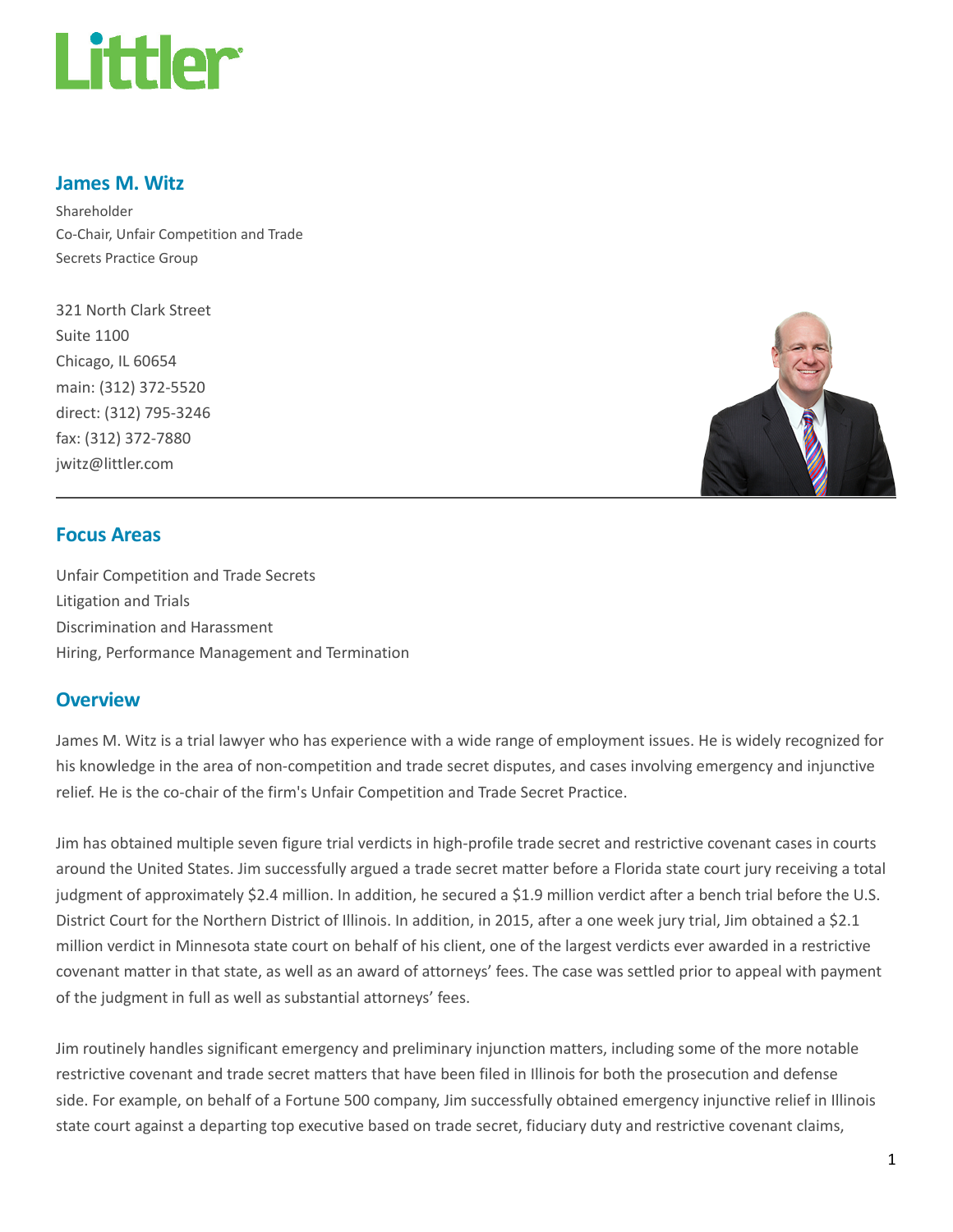

including claims under both Texas and Illinois law. Similarly, Jim successfully defended restrictive covenant and trade secret claims on behalf of a senior executive of one of the nation's largest data companies, obtaining both a denial of a request for preliminary injunctive relief and also a dismissal order invalidating the executive's restrictive covenant agreement.

Jim has argued restrictive covenant and trade secret matters before the nation's higher courts as well, obtaining rulings that have been frequently cited in subsequent opinions. Jim successfully convinced the 5th Circuit Court of Appeals that a Texas district court had misapplied applicable Texas trade secret law as well as the federal standard for injunctive relief and obtained an order reversing the District Court's denial of a preliminary injunction.

Jim's clients have included some of the nation's largest and most successful companies, as well as smaller businesses and start-ups in a variety of industries, including insurance brokerage, data and advertising, printing, professional services and consulting, staffing and recruiting, large equipment manufacturing, medical devices and technology, software and food service and ingredients.

Furthermore, Jim counsels clients throughout the country regarding employee hiring, termination and related matters, including the drafting and implementation of effective employment agreements, confidentiality policies and restrictive covenants. He has led internal investigations of senior employees for multiple clients.

Jim is a frequent speaker on restrictive covenant and trade secret matters, and has authored or contributed commentary on such matters for leading legal publications.

Complementing his unfair competition and trade secrets practice, Jim also has extensive experience in commercial employment litigation and contract matters, as well as in more standard employment litigation claims involving:

- Title VII of the Civil Rights Act
- The Age Discrimination in Employment Act (ADEA)
- The Americans with Disabilities Act (ADA)
- The Family and Medical Leave Act (FMLA)
- The Fair Labor Standards Act (FLSA)

#### Recognition

Recipient, Haight, Brown and Bonesteel Award, UCLA School of Law

## **Education**

- J.D., University of California, Los Angeles School of Law
- B.A., Wesleyan University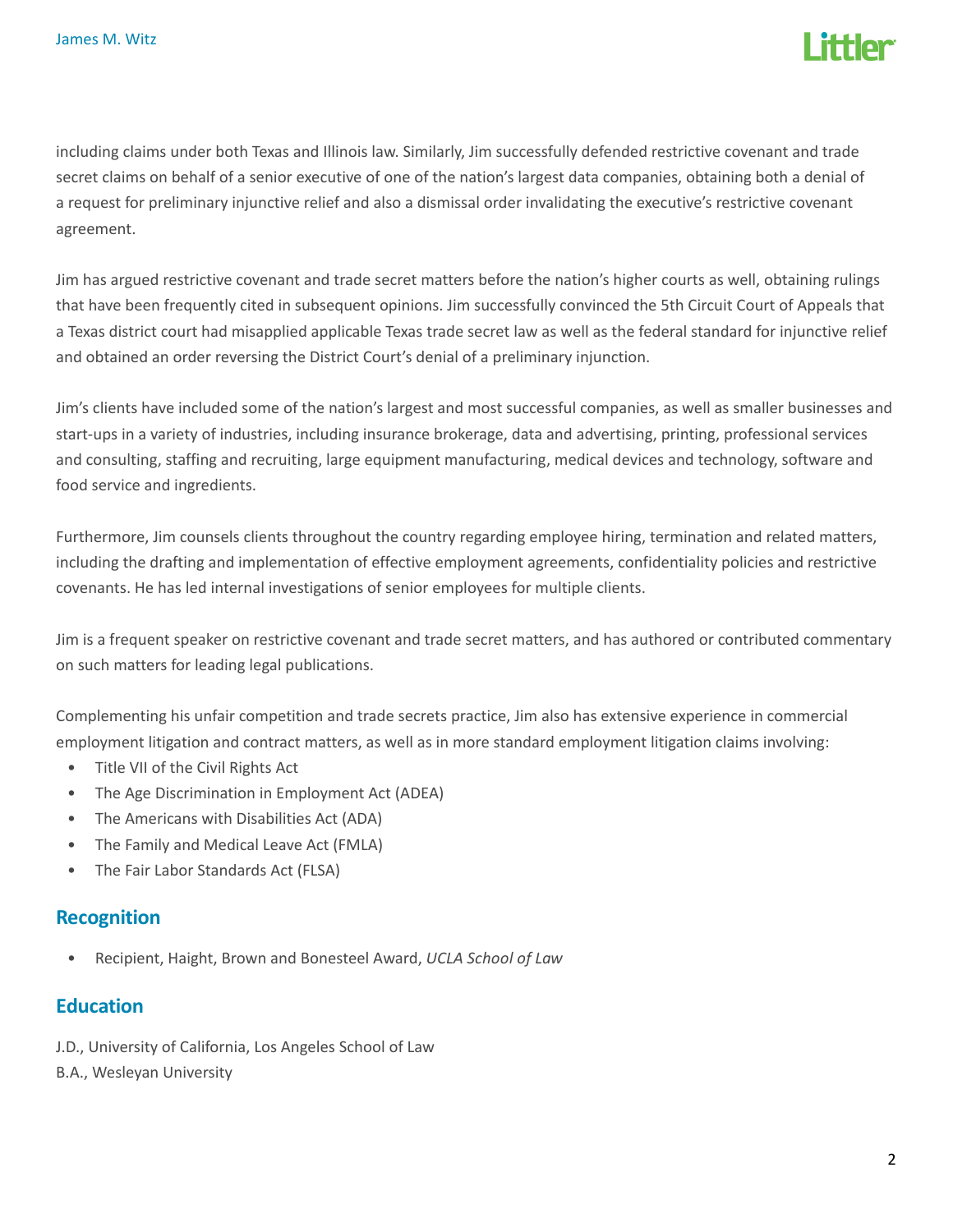# l ittler

# Bar Admissions

Illinois

## **Courts**

U.S. Court of Appeals, 7th Circuit U.S. District Court, Northern District of Illinois

# Publications & Press

The Trend Continues: Illinois Imposes Additional Prerequisites and Restrictions on Employers' Use of Restrictive **Covenants** Littler Insight August 18, 2021

#### President Biden Seeks to Regulate (and Potentially Ban) Non-Competes

Littler ASAP July 9, 2021

#### Littler Appoints New Practice and Industry Group Chairs

Littler Press Release October 14, 2020

#### Time to Reassess Employee Nonsolicitation Clauses in Calif.

Law360 February 9, 2019

#### Unfair Competition: What Happened in 2018, and What's in Store for 2019

Littler Insight February 8, 2019

#### Second California Court Adopts Position that Employee Non-Solicitation Clauses Are Invalid Restraints on Trade

Littler ASAP January 24, 2019

# Wis. Man Pleads Not Guilty To Trade Secrets Theft Law360

July 25, 2017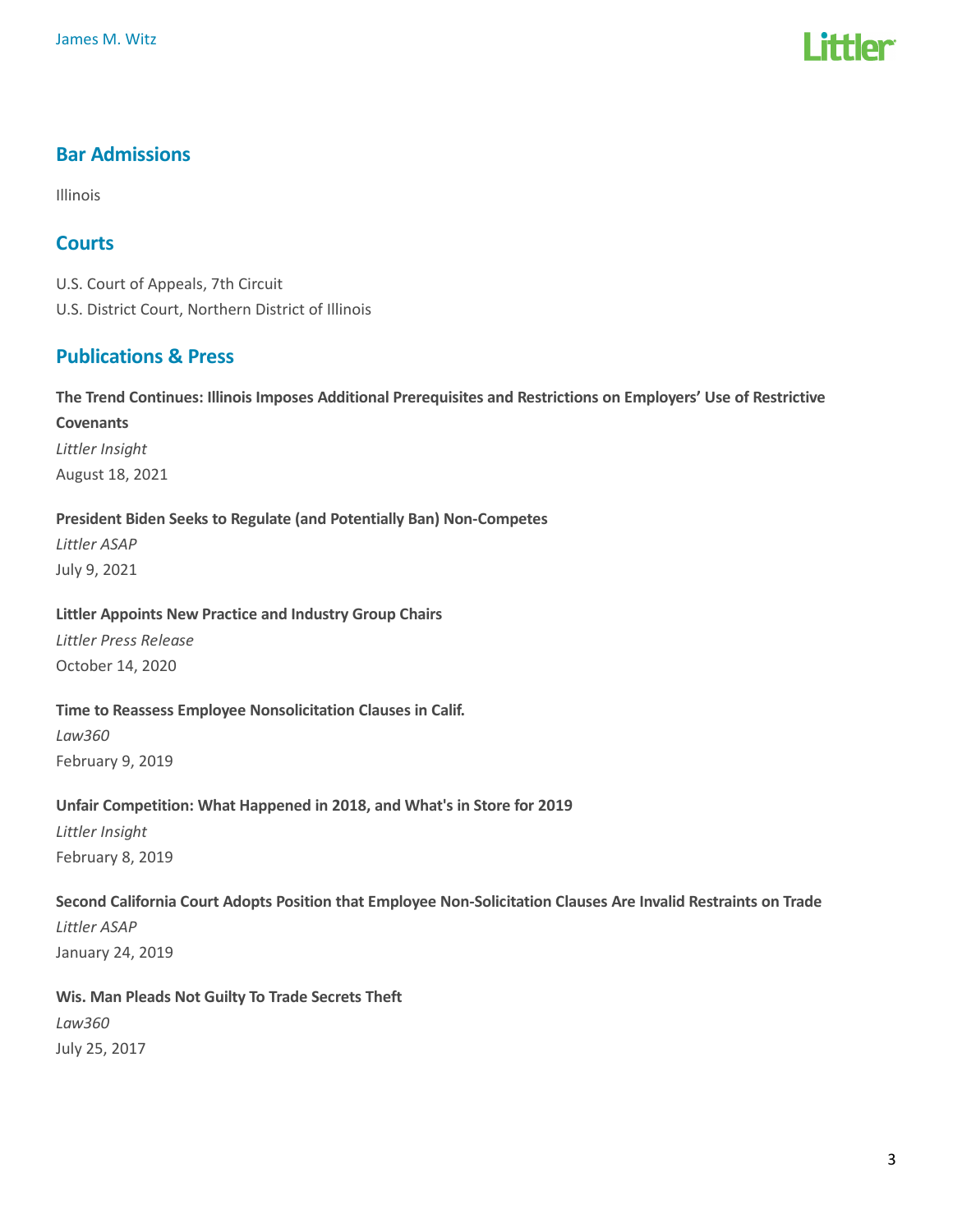

#### What Employers Should Know About New Ill. Noncompete Law

Law360 September 23, 2016

#### Overreaching Noncompetes Criticized in New York and Illinois

SHRM Online September 9, 2016

#### New Non-Compete Law Regarding Low-Wage Workers Passes in Illinois Littler ASAP

August 31, 2016

### Littler Appoints Two New Practice Group Chairs Littler Press Release July 25, 2016

# Federal Court Split on Consideration Needed to Enforce a Restrictive Covenant in Illinois Remains Unresolved

Littler Insight July 16, 2015

# Illinois Appellate Court Finds Insufficient Consideration Where Employer Relied on Under Two Years Employment in Support of Noncompetition and Nonsolicitation Agreements

Littler ASAP July 18, 2013

## James (Jim) Witz Joins Littler In Chicago Littler Press Release December 18, 2012

### The importance of computer forensics in trade-secret litigation

Westlaw Journal Intellectual Property October 17, 2012

# Drafting and enforcing restrictive covenants: Important dos and don'ts

Westlaw Journal Intellectual Property August 22, 2012

# Non-Competition and Trade Secret Advisor

Firm Newsletter December 16, 2010